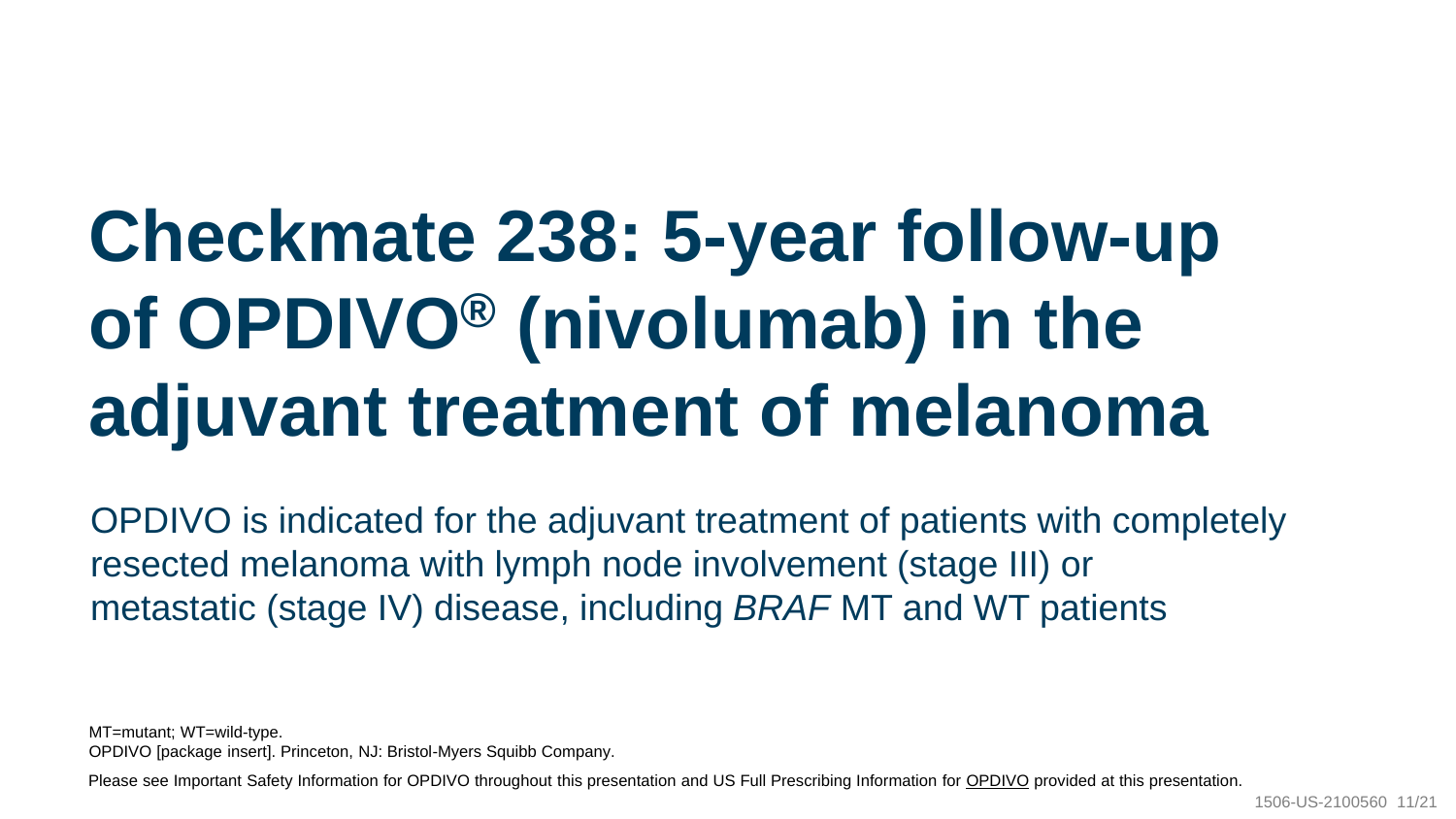# **Select Important Safety Information**

#### **Summary of Warnings and Precautions**

OPDIVO® (nivolumab) is associated with the following Warnings and Precautions: severe and fatal immunemediated adverse reactions; infusion-related reactions; complications of allogeneic hematopoietic stem cell transplantation (HSCT); embryo-fetal toxicity; and increased mortality in patients with multiple myeloma when OPDIVO is added to a thalidomide analogue and dexamethasone.

- **E** Immune-mediated adverse reactions (IMAR), which may be severe or fatal, can occur in any organ system or tissue, including the following: immune-mediated pneumonitis, immune-mediated colitis, immune-mediated hepatitis and hepatotoxicity, immune-mediated endocrinopathies, immune-mediated dermatologic adverse reactions, and immune-mediated nephritis with renal dysfunction. Monitor for early identification and management. Evaluate liver enzymes, creatinine, and thyroid function at baseline and periodically during treatment. Withhold or permanently discontinue based on severity and type of reaction.
- Infusion-related reactions: Discontinue OPDIVO in patients with severe or life-threatening infusion-related reactions. Interrupt or slow the rate of infusion in patients with mild or moderate infusion-related reactions.
- Complications of allogeneic HSCT: Fatal and other serious complications can occur in patients who receive allogeneic HSCT before or after being treated with a PD-1/PD-L1 blocking antibody.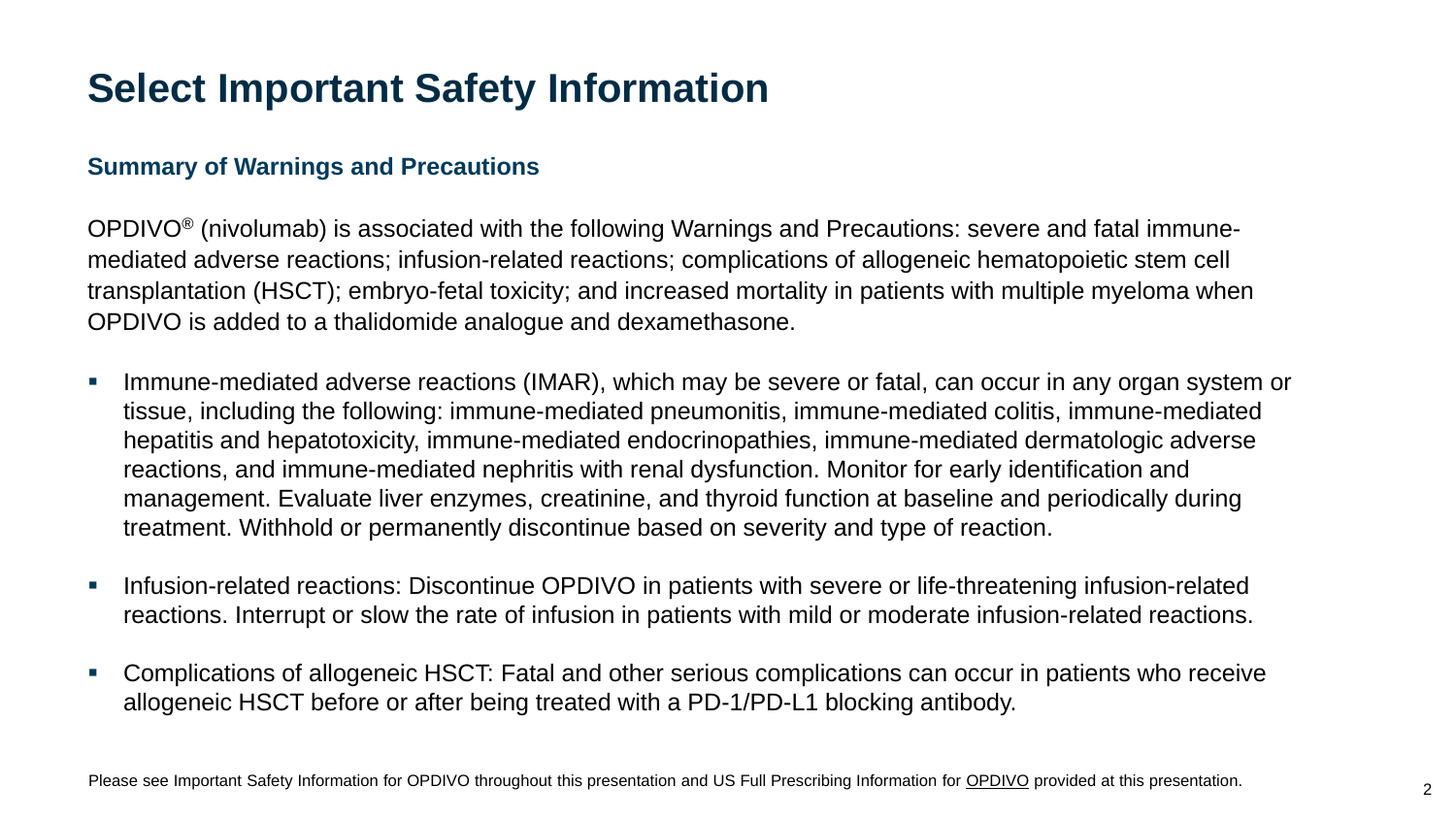- Embryo-fetal toxicity: OPDIVO<sup>®</sup> (nivolumab) can cause fetal harm. Advise females of reproductive potential of potential risk to a fetus and to use effective contraception.
- Increased mortality in patients with multiple myeloma when OPDIVO is added to a thalidomide analogue and dexamethasone: Treatment of patients with multiple myeloma with a PD-1 or PD-L1 blocking antibody in combination with a thalidomide analogue plus dexamethasone is not recommended outside of controlled clinical trials.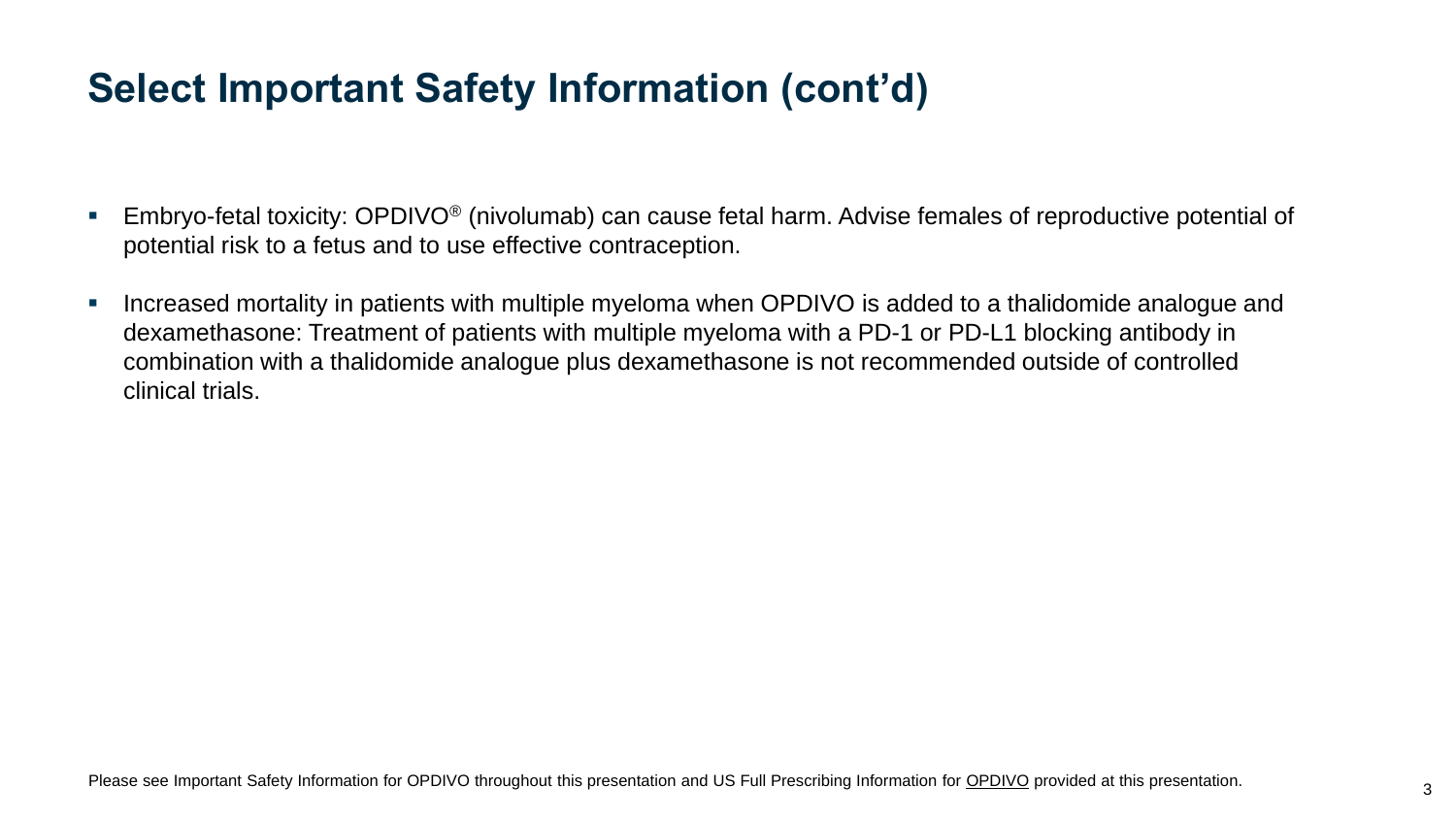### **Checkmate 238: Study design**

**•** Checkmate 238: OPDIVO<sup>®</sup> (nivolumab) monotherapy vs YERVOY<sup>®</sup> (ipilimumab)<sup>1-4</sup>



▪ Checkmate 238 excluded patients who received prior therapy for melanoma, except for surgery for melanoma lesions, adjuvant radiation after neurosurgical resection, and prior adjuvant interferon (unless completed ≥6 months prior to randomization)<sup>1</sup>

AJCC=American Joint Committee on Cancer; DMFS=distant metastasis-free survival; IV=intravenous; NED=no evidence of disease; OS=overall survival; \*The recommended dosage of OPDIVO is either 240 mg q2w or 480 mg q4w administered as an intravenous infusion over 30 minutes until disease recurrence or unacceptable toxicity for up to 1 year.<sup>1</sup>

PD-L1=programmed death ligand 1; q2w=every 2 weeks; q3w=every 3 weeks; q4w=every 4 weeks; q12w=every 12 weeks; RFS=recurrence-free survival.

1. OPDIVO [package insert]. Princeton, NJ: Bristol-Myers Squibb Company. 2. Weber J et al. *N Engl J Med.* 2017;377(19):1824-1835. 3. Weber J et al. *N Engl J Med.* 2017; 377(19):1824-1835 [supplementary appendix]. 4. Weber J et al. Oral presentation at SMR 2021.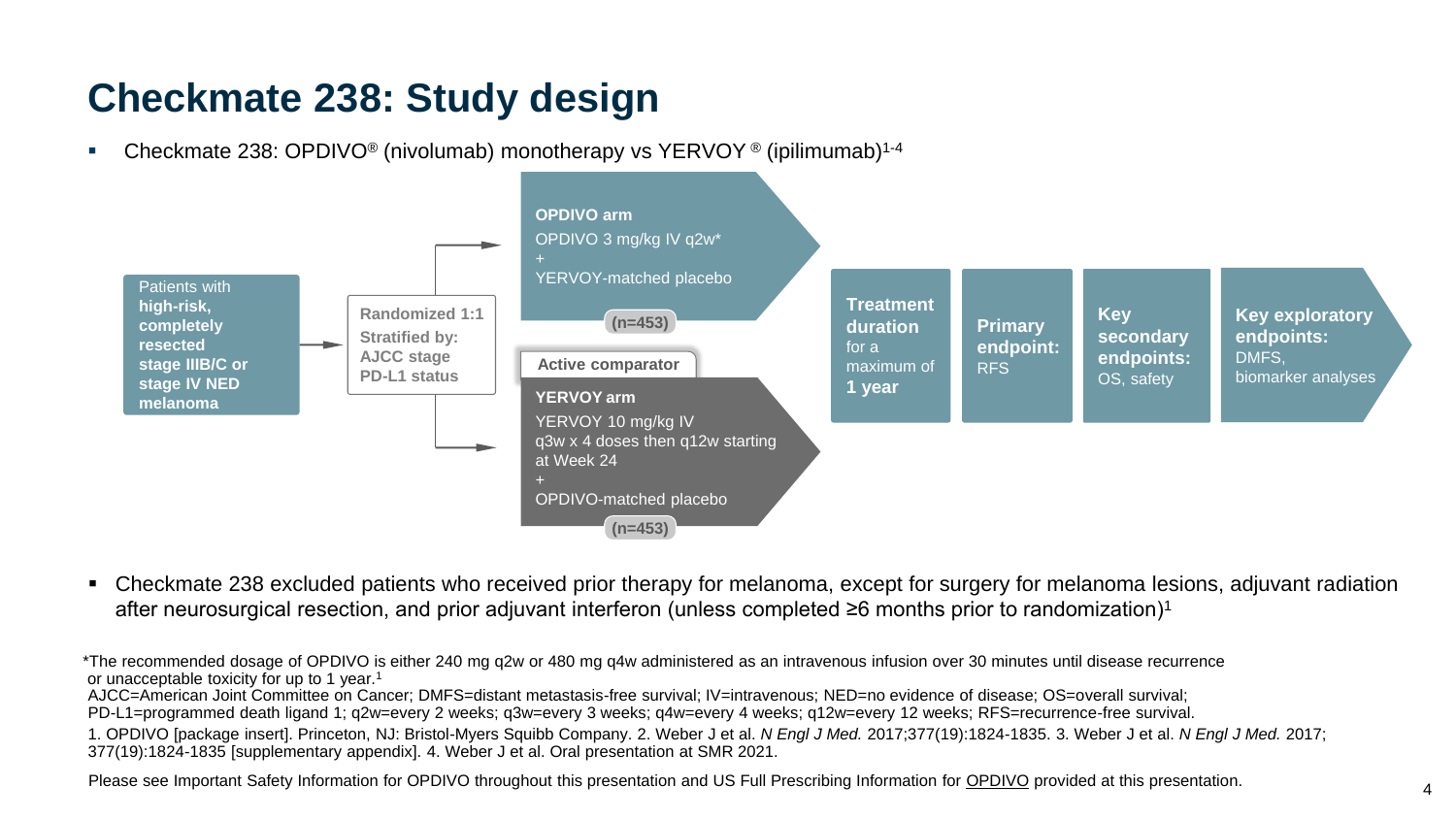### **Patient baseline characteristics**

|                                                           | <b>OPDIVO®</b><br>(nivolumab)<br>$(n=453)$ | <b>YERVOY®</b><br>(ipilimumab)<br>$(n=453)$ |
|-----------------------------------------------------------|--------------------------------------------|---------------------------------------------|
| Median age, years (range)                                 | $56(19-83)$                                | $54(18-86)$                                 |
| Male, n (%)                                               | 258 (57.0)                                 | 269 (59.4)                                  |
| Stage IIIB-C, n (%)                                       | 368 (81.2)*                                | 366 (80.8)                                  |
| Macroscopic lymph node involvement (% of stage IIIB-IIIC) | 217(59.0)                                  | 214 (58.5)                                  |
| Ulceration (% of stage IIIB-IIIC)                         | 155(42.1)                                  | 137 (37.4)                                  |
| Stage IV, n (%)                                           | 82(18.1)                                   | 87 (19.2)                                   |
| M1c without brain metastases (% of stage IV)              | 14(17.1)                                   | 15(17.2)                                    |
| Tumor PD-L1 expression $\geq 5\%$ , † n (%)               | 153 (33.8)                                 | 154 (34.0)                                  |
| <b>BRAF</b> mutation, n (%)                               | 187 (41.3)                                 | 194 (42.8)                                  |
| LDH $\leq$ ULN, n $(\%)$                                  | 413 (91.2)                                 | 411 (90.7)                                  |
| Melanoma subtype, n (%)                                   |                                            |                                             |
| Cutaneous                                                 | 388 (85.7)                                 | 377 (83.2)                                  |
| Mucosal                                                   | 16(3.5)                                    | 13(2.9)                                     |
| Acral                                                     | 16(3.5)                                    | 18(4.0)                                     |

\*Two additional patients had stage IIIA disease. †PD-L1 IHC 28-8 pharmDx assay.

LDH=lactate dehydrogenase; PD-L1=programmed death ligand 1; ULN=upper limit of normal.

Weber J et al. Oral presentation at SMR 2021.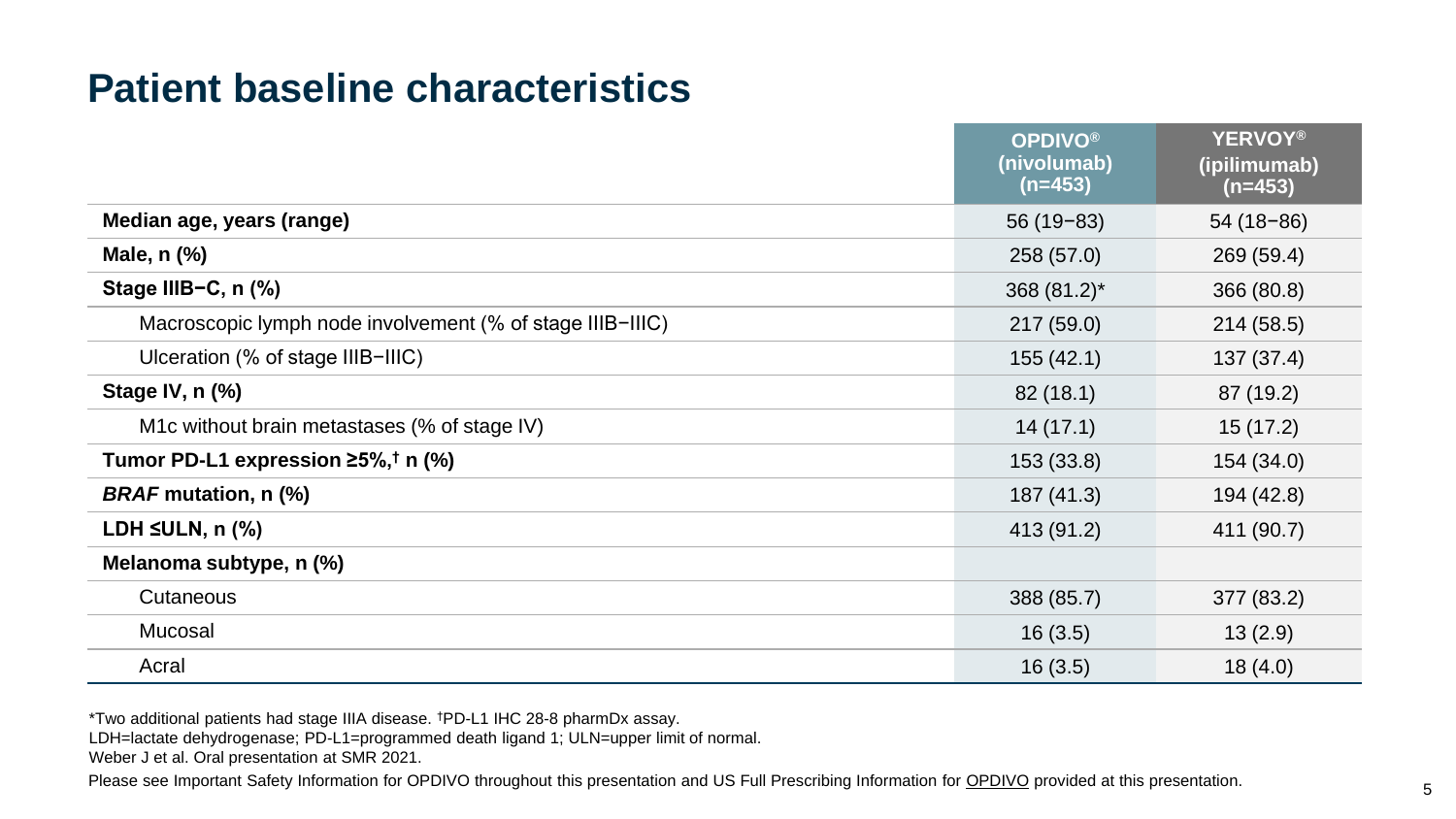# **OPDIVO® (nivolumab): RFS analysis in the ITT population through 5 years1-3**



\*Median not stable.<sup>1</sup>**†**Stratified. 1

CI=confidence interval; HR=hazard ratio; ITT=intent to treat; mo=month; NR=not reached; RFS=recurrence-free survival.

Please see Important Safety Information for OPDIVO throughout this presentation and US Full Prescribing Information for OPDIVO provided at this presentation. 1. Weber J et al. Oral presentation at SMR 2021. 2. Weber J et al. Oral presentation at ESMO 2020. Abstract 1076O. 3. Weber J et al. Oral presentation at ESMO 2019. Abstract 2801. 4. OPDIVO [package insert]. Princeton, NJ: Bristol-Myers Squibb Company. 5. Weber J et al. *N Engl J Med*. 2017;377(19):1824-1835.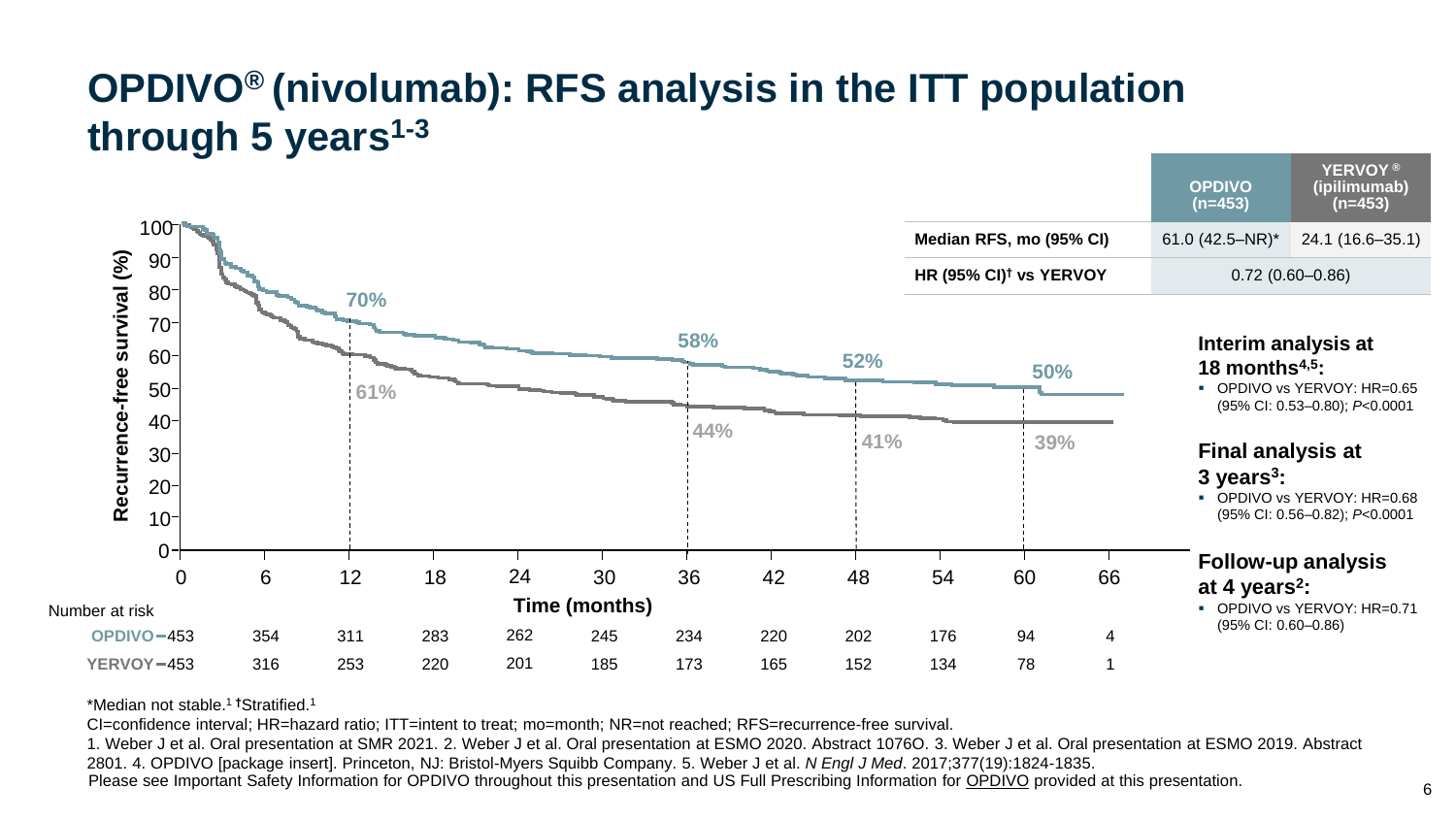# **OPDIVO® (nivolumab): RFS in** *BRAF* **MT and WT patients<sup>1</sup>**

*BRAF* **MT** *BRAF* **WT**



RFS by *BRAF* status was an exploratory pre-specified analysis.<sup>2</sup>

\*Unstratified.<sup>1</sup>

CI=confidence interval; HR=hazard ratio; mo=month; MT=mutant; NR=not reached; RFS=recurrence-free survival; WT=wild-type.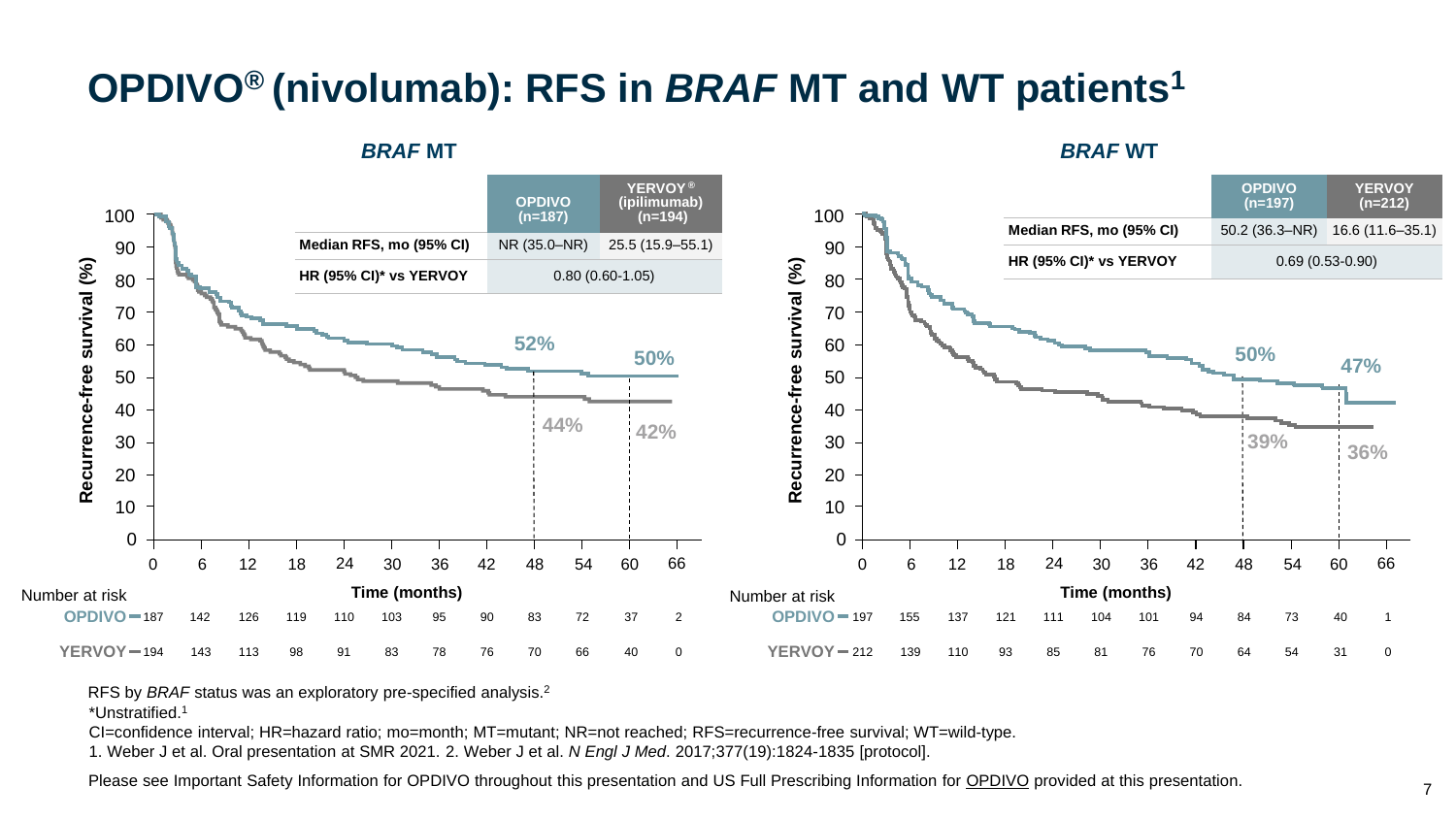### **OPDIVO® (nivolumab): RFS in stages IIIB/C and IV**



#### \*Unstratified.

CI=confidence interval; HR=hazard ratio; mo=month; NR=not reached; RFS=recurrence-free survival. Weber J et al. Oral presentation at SMR 2021.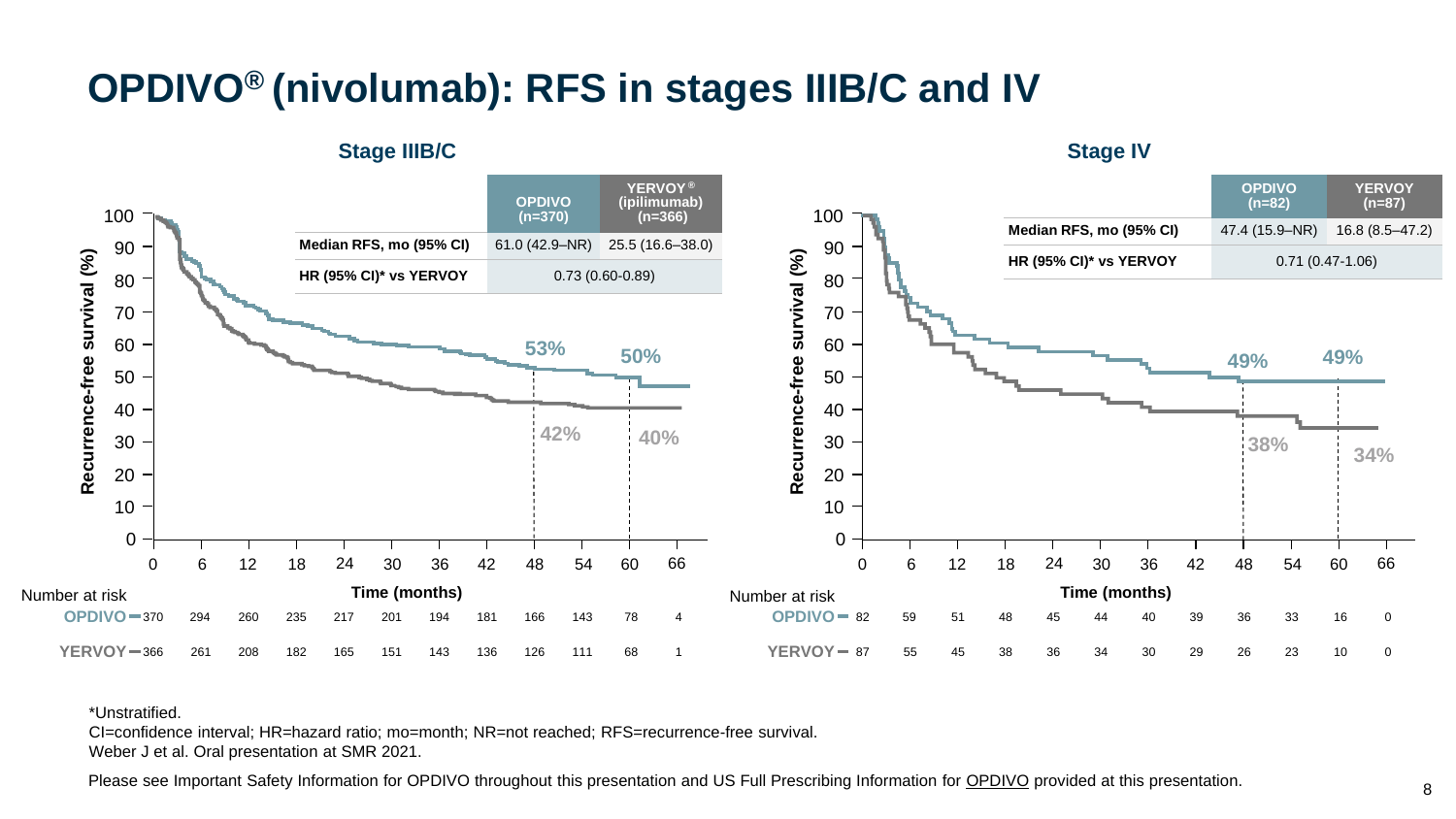### **OPDIVO® (nivolumab): RFS in stages IIIB and IIIC**



#### \*Unstratified.

CI=confidence interval; HR=hazard ratio; mo=month; NR=not reached; RFS=recurrence-free survival. Weber J et al. Oral presentation at SMR 2021.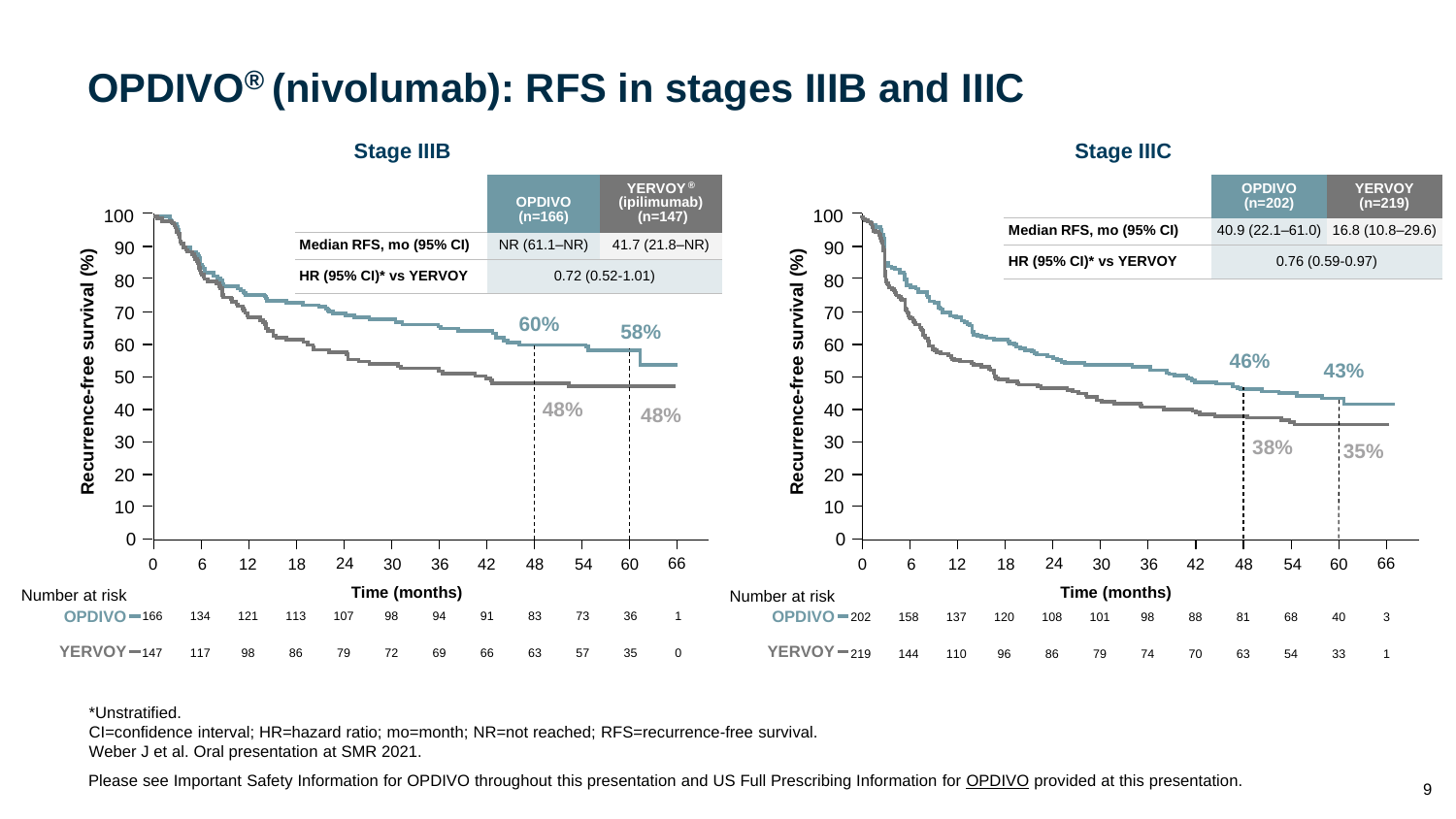### **OPDIVO® (nivolumab): RFS in patients with in-transit metastases without nodal involvement**



CI=confidence interval; HR=hazard ratio; mo=month; NR=not reached; RFS=recurrence-free survival.

Data on file. BMS-REF-NIVO-0111. Princeton, NJ: Bristol-Myers Squibb Company. 2021.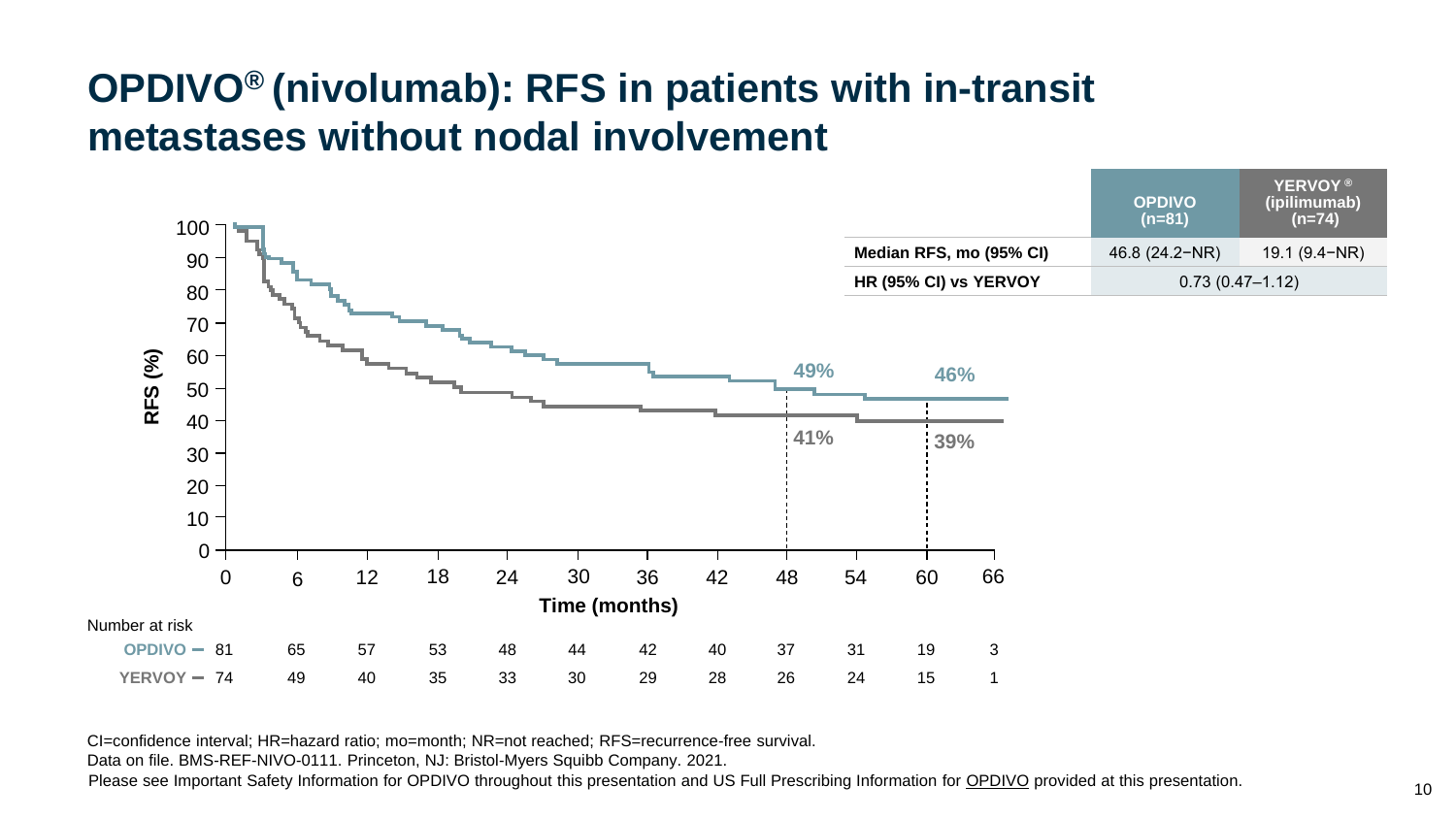# **OPDIVO® (nivolumab): RFS HR in pre-specified subgroup analysis**

|                                          |                      | OPDIVO 3 mg/kg    | YERVOY <sup>®</sup> (ipilimumab)<br>10 mg/kg | <b>Unstratified</b><br>HR* (95% CI) |                                   |
|------------------------------------------|----------------------|-------------------|----------------------------------------------|-------------------------------------|-----------------------------------|
|                                          |                      | No. of events     | No. of events                                |                                     |                                   |
| Subgroup                                 |                      | (No. of subjects) | (No. of subjects)                            |                                     |                                   |
| Overall                                  | Overall              | 218 (453)         | 257 (453)                                    | $0.73(0.61 - 0.87)$                 | H                                 |
| Age                                      | <65 years            | 147 (333)         | 184 (339)                                    | $0.70(0.57-0.88)$                   | $\blacktriangleright\!\!\!\dashv$ |
|                                          | ≥65 years            | 71 (120)          | 73 (114)                                     | $0.76(0.55 - 1.06)$                 |                                   |
| <b>Sex</b>                               | Male                 | 131 (258)         | 157 (269)                                    | $0.74(0.59-0.93)$                   | ⊢⊷                                |
|                                          | Female               | 87 (195)          | 100 (184)                                    | $0.71(0.54 - 0.95)$                 |                                   |
| <b>Stage</b>                             | <b>IIIB</b>          | 65 (166)          | 74 (147)                                     | $0.72(0.52 - 1.01)$                 |                                   |
|                                          | <b>IIIC</b>          | 111 (202)         | 131 (219)                                    | $0.76(0.59 - 0.97)$                 |                                   |
|                                          | IV M1a-M1b           | 32 (62)           | 43 (66)                                      | $0.64(0.40 - 1.01)$                 |                                   |
|                                          | IV M <sub>1c</sub>   | 9(20)             | 9(21)                                        | $0.98(0.39 - 2.47)$                 |                                   |
|                                          | Not reported         | 1(1)              | 0(0)                                         |                                     |                                   |
| <b>Stage III: ulceration</b>             | Absent               | 81 (201)          | 115 (213)                                    | $0.65(0.49 - 0.87)$                 | $\mapsto$                         |
|                                          | Present              | 89 (155)          | 83 (137)                                     | $0.81(0.60 - 1.09)$                 |                                   |
|                                          | Not reported         | 6(14)             | 7(16)                                        | $0.67(0.22 - 2.02)$                 |                                   |
| Stage III: lymph node                    | Microscopic          | 58 (128)          | 72 (134)                                     | $0.75(0.53 - 1.06)$                 |                                   |
| involvement                              | Macroscopic          | 109 (217)         | 122 (214)                                    | $0.75(0.58 - 0.98)$                 |                                   |
|                                          | Not reported         | 9(25)             | 11(18)                                       | $0.47(0.19 - 1.13)$                 |                                   |
| PD-L1 status <sup>t</sup>                | <5% or indeterminate | 161 (300)         | 183 (299)                                    | $0.75(0.61 - 0.93)$                 | ⊢                                 |
|                                          | ≥5%                  | 57 (153)          | 74 (154)                                     | $0.66(0.47-0.94)$                   |                                   |
| <b>BRAF</b> mutation status <sup>‡</sup> | Mutant               | 90 (187)          | 106 (194)                                    | $0.80(0.60 - 1.05)$                 |                                   |
|                                          | Wild-type            | 100 (197)         | 125 (212)                                    | $0.69(0.53 - 0.90)$                 |                                   |
|                                          | Not reported         | 28 (69)           | 26 (47)                                      | $0.66(0.39 - 1.13)$                 |                                   |
|                                          |                      |                   |                                              |                                     |                                   |

\*Stratified HR=0.72 (95% CI: 0.60–0.86). †PD-L1 IHC 28-8 pharmDx assay. ‡V600E/K.

CI=confidence interval; HR=hazard ratio; no=number; PD-L1=programmed cell death ligand 1; RFS=recurrence-free survival.

Weber J et al. Oral presentation at SMR 2021. [

Please see Important Safety Information for OPDIVO throughout this presentation and US Full Prescribing Information for OPDIVO provided at this presentation.<br>
11

**OPDIVO YERVOY** 0 1 2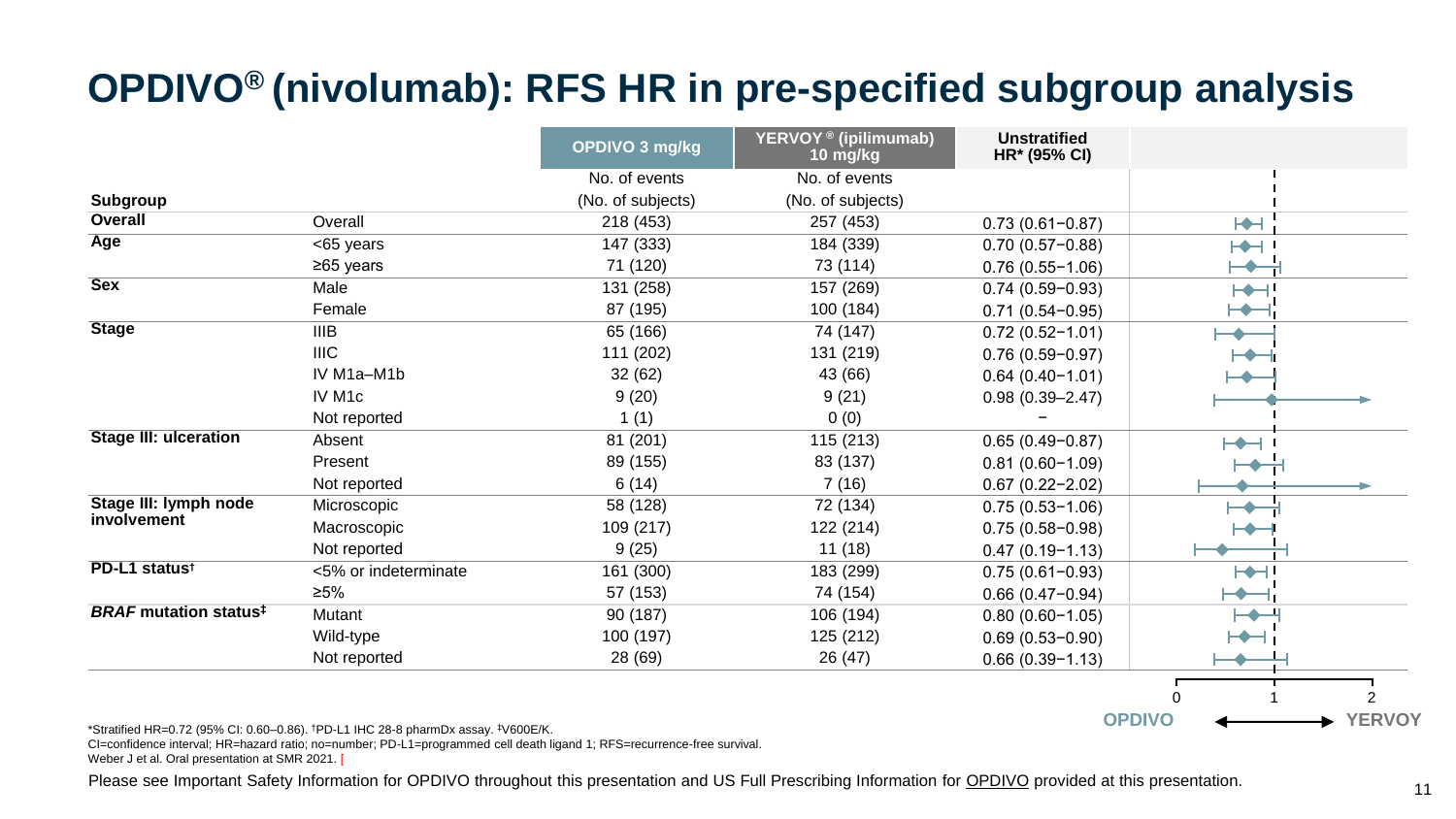### **OPDIVO® (nivolumab): DMFS in stage IIIB/C resected melanoma**



#### \*Stratified.

CI=confidence interval; DMFS=distant metastasis-free survival; HR=hazard ratio; mo=month; NR=not reached. Weber J et al. Oral presentation at SMR 2021.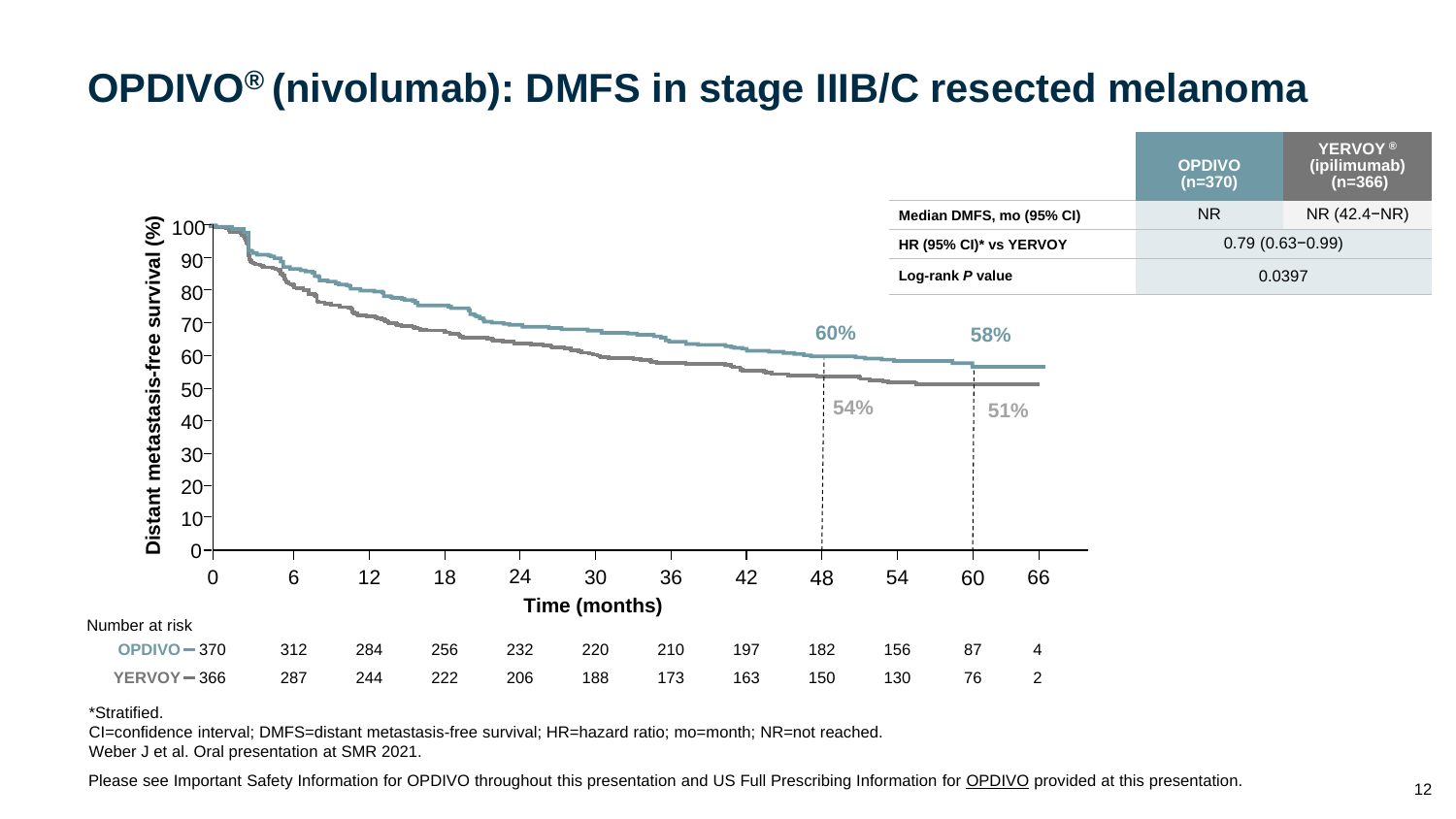# **OPDIVO® (nivolumab): OS in the ITT population<sup>1</sup>**

|                      | 100<br>$90^{-}$ |                                   |     |     |     |               |     |     | 78% |     | 76% |     |    |
|----------------------|-----------------|-----------------------------------|-----|-----|-----|---------------|-----|-----|-----|-----|-----|-----|----|
| Overall survival (%) | $80-$           |                                   |     |     |     |               |     |     |     |     |     |     |    |
|                      | $70 -$          |                                   |     |     |     |               |     |     |     | 77% |     |     |    |
|                      | $60 -$          |                                   |     |     |     |               |     |     |     |     |     | 72% |    |
|                      | $50-$           |                                   |     |     |     |               |     |     |     |     |     |     |    |
|                      | $40-$           |                                   |     |     |     |               |     |     |     |     |     |     |    |
|                      | $30-$           | The hazard ratio for OS           |     |     |     |               |     |     |     |     |     |     |    |
|                      | $20 -$          | did no reach pre-specified        |     |     |     |               |     |     |     |     |     |     |    |
|                      | $10-$           | requirements for statistical      |     |     |     |               |     |     |     |     |     |     |    |
|                      |                 | significance at 5-year follow-up. |     |     |     |               |     |     |     |     |     |     |    |
|                      | $0^-$<br>0      | 6                                 | 12  | 18  | 24  | 30            | 36  | 42  | 48  | 54  | 60  | 66  | 72 |
|                      |                 |                                   |     |     |     |               |     |     |     |     |     |     |    |
| Number at risk       |                 |                                   |     |     |     | Time (months) |     |     |     |     |     |     |    |
|                      | $OPDIVO = 453$  | 447                               | 427 | 405 | 383 | 366           | 350 | 337 | 324 | 312 | 280 | 42  | 0  |
| $YERVOY = 453$       |                 | 442                               | 416 | 395 | 373 | 350           | 340 | 322 | 315 | 294 | 261 | 36  | 0  |

|                        | YERVOY <sup>®</sup><br>(ipilimumab)<br>(n=453)<br><b>OPDIVO</b><br>$(n=453)$ |     |  |  |  |
|------------------------|------------------------------------------------------------------------------|-----|--|--|--|
| Median OS, mo (95% CI) | NR.                                                                          | NR. |  |  |  |
| HR (95% CI)* vs YERVOY | $0.86(0.66 - 1.12)$                                                          |     |  |  |  |

- At the 60-month analysis, there were 228 total events (108 for OPDIVO and 120 for YERVOY) vs the 302 events anticipated<sup>1</sup>
- Current total events yield ~75% power to detect a significant difference between OPDIVO and YERVOY1,2

\*Stratified.<sup>1</sup>

CI=confidence interval; HR=hazard ratio; ITT=intent to treat; mo=month; NR=not reached; OS=overall survival.

1. Weber J et al. Oral presentation at SMR 2021. 2. Ascierto PA et al*. Lancet Oncol*. 2020;21:1465-1477.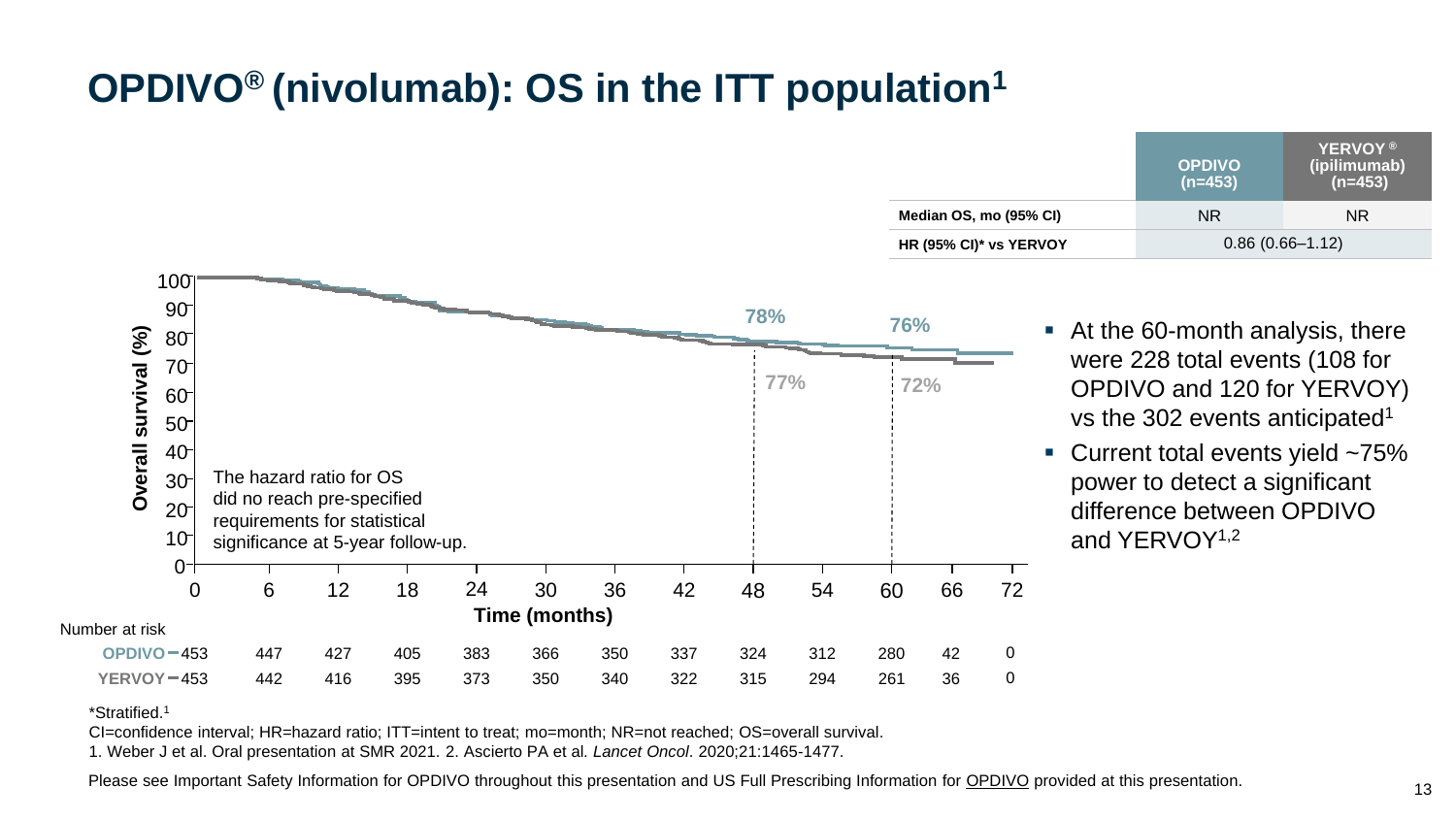### **Subsequent therapy in patients with recurrence**

**Patients with** 



**By subsequent therapy category\***

\*Some patients received >1 post-protocol therapy type/agent. † Included diagnostic checks and biopsy. ‡Dabrafenib and trametinib and/or cobimetinib and vemurafenib. BRAFi=BRAF inhibitor; MEKi=mitogen-activated protein kinase inhibitor Weber J et al. Oral presentation at SMR 2021.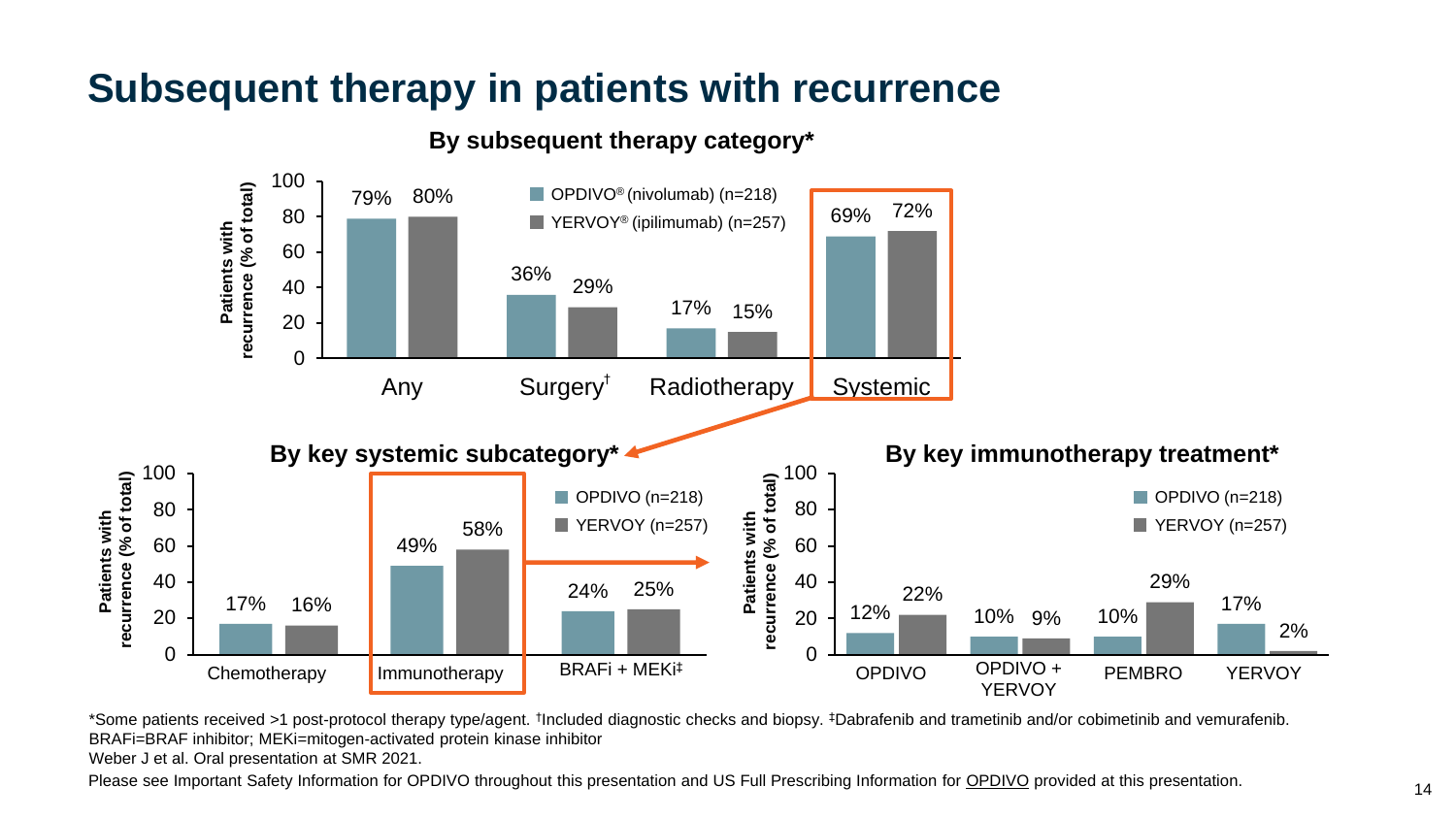# **Select safety results in Checkmate 238**

Adverse reactions occurring in  $\geq 10\%$  of patients treated with OPDIVO<sup>®</sup> (nivolumab)<sup>1,2</sup>

|                                                     |                                                | <b>OPDIVO</b><br>3 mg/kg<br>$(n=452)$ |              | YERVOY <sup>®</sup> (ipilimumab)<br>10 mg/kg<br>(n=453) |              |
|-----------------------------------------------------|------------------------------------------------|---------------------------------------|--------------|---------------------------------------------------------|--------------|
|                                                     |                                                | Any grade                             | Grades 3-4   | Any grade                                               | Grades 3-4   |
| Discontinuation due to adverse events, %            |                                                | 9                                     |              | 42                                                      |              |
| Grade 3-4 adverse events, %                         |                                                | $\overline{\phantom{a}}$              | 25.4         | $\overline{\phantom{a}}$                                | 55.2         |
| General disorders, %                                | Fatigue*                                       | 57                                    | 0.9          | 55                                                      | 2.4          |
|                                                     | Diarrhea                                       | 37                                    | 2.4          | 55                                                      | 11           |
|                                                     | Nausea                                         | 23                                    | 0.2          | 28                                                      | $\mathbf 0$  |
| Gastrointestinal disorders, %                       | Abdominal pain <sup>t</sup>                    | 21                                    | 0.2          | 23                                                      | 0.9          |
|                                                     | Constipation                                   | 10                                    | $\mathbf{0}$ | 9                                                       | $\mathbf{0}$ |
| Skin and subcutaneous tissue                        | Rash‡                                          | 35                                    | 1.1          | 47                                                      | 5.3          |
| disorders, %                                        | Pruritus                                       | 28                                    | $\mathbf{0}$ | 37                                                      | 1.1          |
|                                                     | Musculoskeletal pain <sup>§</sup>              | 32                                    | 0.4          | 27                                                      | 0.4          |
| Musculoskeletal and connective tissue disorders, %  | Arthralgia                                     | 19                                    | 0.4          | 13                                                      | 0.4          |
|                                                     | Headache                                       | 23                                    | 0.4          | 31                                                      | 2.0          |
| Nervous system disorders, %                         | <b>Dizziness<sup>II</sup></b>                  | 11                                    | $\mathbf{0}$ | 8                                                       | $\mathbf{0}$ |
| Infections, %                                       | Upper respiratory tract infection <sup>1</sup> | 22                                    | $\mathbf{0}$ | 15                                                      | 0.2          |
|                                                     | Cough/productive cough                         | 19                                    | $\mathbf{0}$ | 19                                                      | $\mathbf{0}$ |
| Respiratory, thoracic, and mediastinal disorders, % | Dyspnea/exertional dyspnea                     | 10                                    | 0.4          | 10                                                      | 0.2          |
| Endocrine disorders, %                              | Hypothyroidism#                                | 12                                    | 0.2          | 7.5                                                     | 0.4          |

Toxicity was graded per National Cancer Institute Common Terminology Criteria for Adverse Events version 4.0.<sup>1</sup>

\*Includes asthenia.<sup>1</sup> †Includes abdominal discomfort, lower abdominal pain, upper abdominal pain, and abdominal tenderness.<sup>1</sup> ‡Includes dermatitis also described as acneiform, allergic, bullous, or exfoliative and rash described as generalized, erythematous, macular, papular, maculopapular, pruritic, pustular, vesicular, or butterfly, and drug eruption.<sup>1 s</sup>includes back pain, bone pain, musculoskeletal chest pain, musculoskeletal discomfort, myalgia, neck pain, spinal pain, and pain in extremity.<sup>1 II</sup>lncludes postural dizziness and vertigo.<sup>11</sup>lncludes upper respiratory tract infection, including viral respiratory tract infection, lower respiratory tract infection, rhinitis, pharyngitis, and nasopharyngitis.<sup>1#</sup>Includes secondary hypothyroidism and autoimmune hypothyroidism.<sup>1</sup>

1. OPDIVO [package insert]. Princeton, NJ: Bristol-Myers Squibb Company. 2. Weber J et al. *N Engl J Med*. 2017;377(19):1824-1835.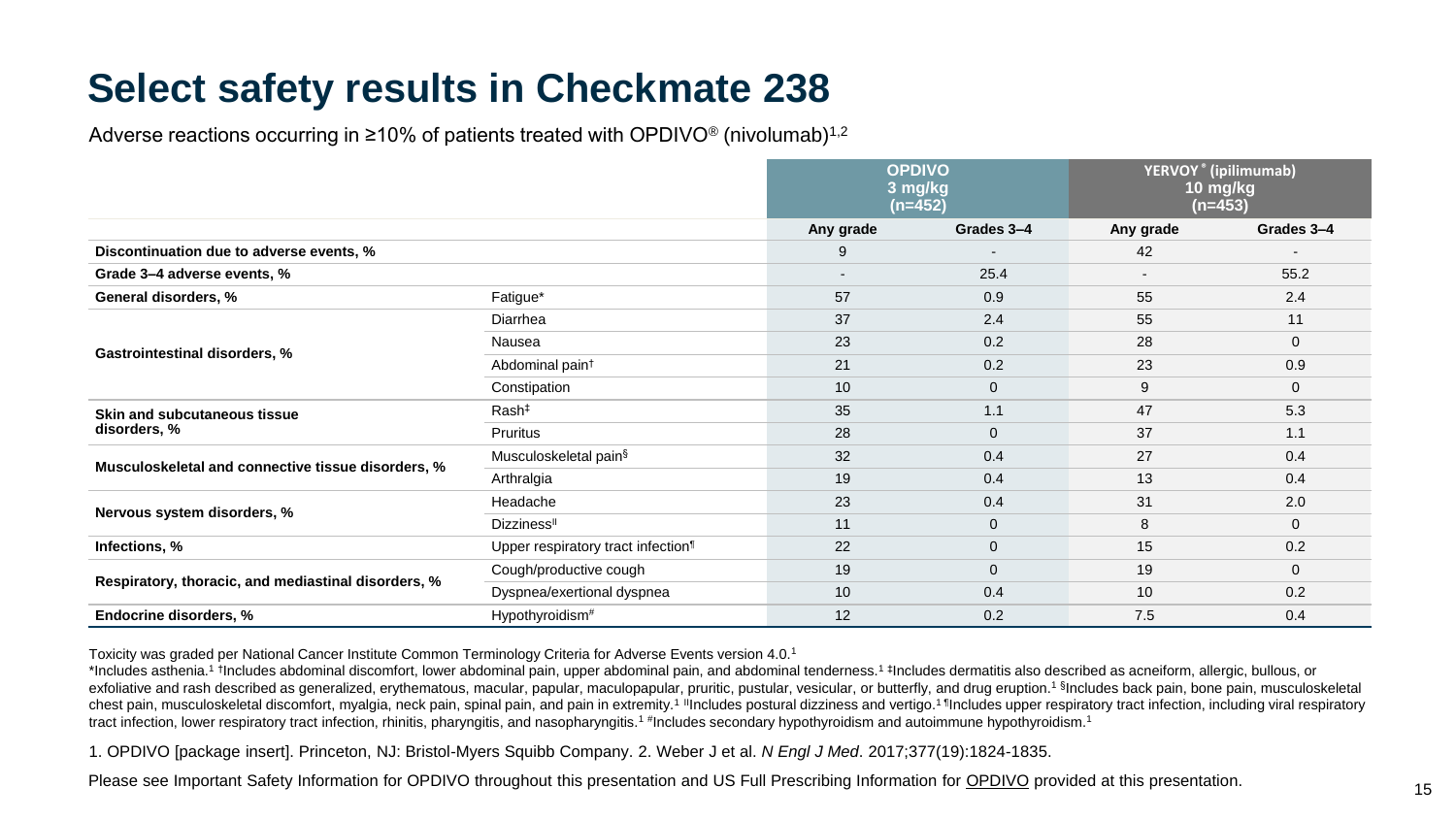### **Important Safety Information**

#### **Severe and Fatal Immune-Mediated Adverse Reactions**

- **EXECT** Immune-mediated adverse reactions listed herein may not include all possible severe and fatal immune-mediated adverse reactions.
- Immune-mediated adverse reactions, which may be severe or fatal, can occur in any organ system or tissue. While immune-mediated adverse reactions usually manifest during treatment, they can also occur after discontinuation of OPDIVO® (nivolumab). Early identification and management are essential to ensure safe use of OPDIVO. Monitor for signs and symptoms that may be clinical manifestations of underlying immune-mediated adverse reactions. Evaluate clinical chemistries including liver enzymes, creatinine, and thyroid function at baseline and periodically during treatment with OPDIVO. In cases of suspected immune-mediated adverse reactions, initiate appropriate workup to exclude alternative etiologies, including infection. Institute medical management promptly, including specialty consultation as appropriate.
- Withhold or permanently discontinue OPDIVO depending on severity (please see section 2 Dosage and Administration in the accompanying Full Prescribing Information). In general, if OPDIVO interruption or discontinuation is required, administer systemic corticosteroid therapy (1 to 2 mg/kg/day prednisone or equivalent) until improvement to Grade 1 or less. Upon improvement to Grade 1 or less, initiate corticosteroid taper and continue to taper over at least 1 month. Consider administration of other systemic immunosuppressants in patients whose immune-mediated adverse reactions are not controlled with corticosteroid therapy. Toxicity management guidelines for adverse reactions that do not necessarily require systemic steroids (e.g., endocrinopathies and dermatologic reactions) are discussed below.

#### Immune-Mediated Pneumonitis

▪ OPDIVO can cause immune-mediated pneumonitis. The incidence of pneumonitis is higher in patients who have received prior thoracic radiation. In patients receiving OPDIVO monotherapy, immune-mediated pneumonitis occurred in 3.1% (61/1994) of patients, including Grade 4 (<0.1%), Grade 3 (0.9%), and Grade 2 (2.1%).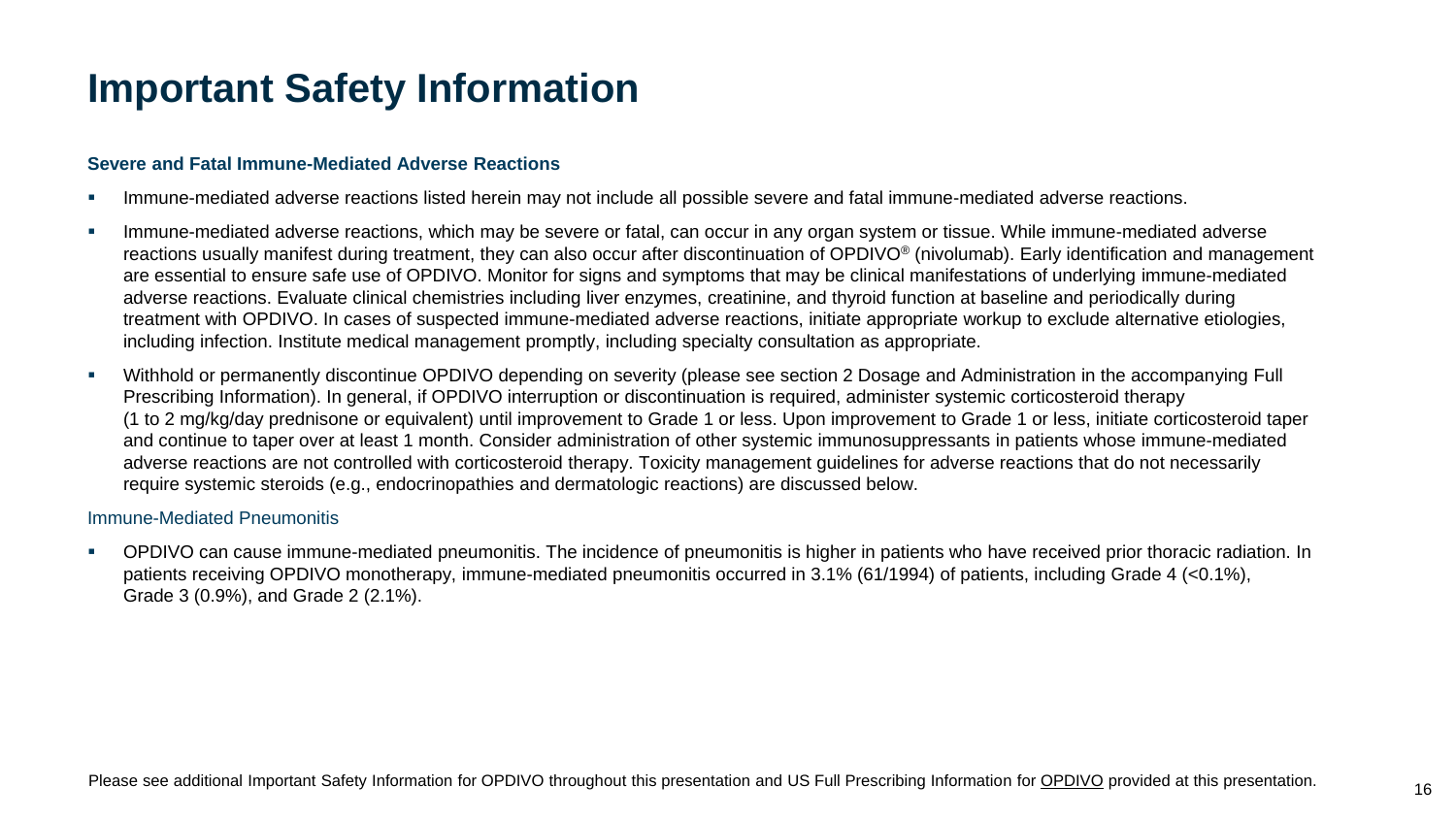#### **Severe and Fatal Immune-Mediated Adverse Reactions (cont'd)**

#### Immune-Mediated Colitis

■ OPDIVO<sup>®</sup> (nivolumab) can cause immune-mediated colitis. A common symptom included in the definition of colitis was diarrhea. Cytomegalovirus (CMV) infection/reactivation has been reported in patients with corticosteroid-refractory immune-mediated colitis. In cases of corticosteroidrefractory colitis, consider repeating infectious workup to exclude alternative etiologies. In patients receiving OPDIVO monotherapy, immunemediated colitis occurred in 2.9% (58/1994) of patients, including Grade 3 (1.7%) and Grade 2 (1%).

#### Immune-Mediated Hepatitis and Hepatotoxicity

▪ OPDIVO can cause immune-mediated hepatitis. In patients receiving OPDIVO monotherapy, immune-mediated hepatitis occurred in 1.8% (35/1994) of patients, including Grade 4 (0.2%), Grade 3 (1.3%), and Grade 2 (0.4%).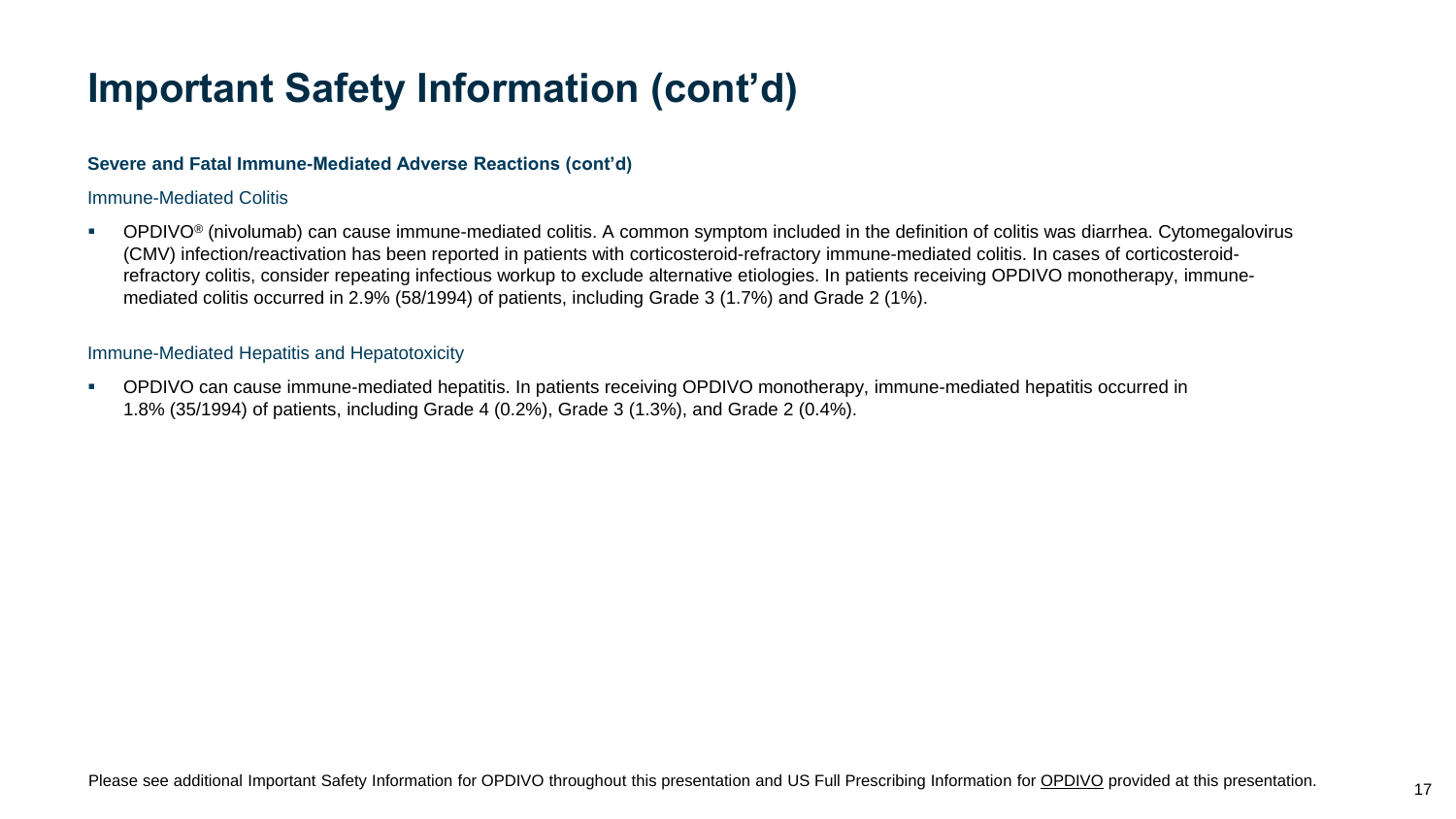#### **Severe and Fatal Immune-Mediated Adverse Reactions (cont'd)**

#### Immune-Mediated Endocrinopathies

- OPDIVO® (nivolumab) can cause primary or secondary adrenal insufficiency, immune-mediated hypophysitis, immune-mediated thyroid disorders, and Type 1 diabetes mellitus, which can present with diabetic ketoacidosis. Withhold OPDIVO depending on severity (please see section 2 Dosage and Administration in the accompanying Full Prescribing Information). For Grade 2 or higher adrenal insufficiency, initiate symptomatic treatment, including hormone replacement as clinically indicated. Hypophysitis can present with acute symptoms associated with mass effect such as headache, photophobia, or visual field defects. Hypophysitis can cause hypopituitarism; initiate hormone replacement as clinically indicated. Thyroiditis can present with or without endocrinopathy. Hypothyroidism can follow hyperthyroidism; initiate hormone replacement or medical management as clinically indicated. Monitor patients for hyperglycemia or other signs and symptoms of diabetes; initiate treatment with insulin as clinically indicated.
- In patients receiving OPDIVO monotherapy, adrenal insufficiency occurred in 1% (20/1994), including Grade 3 (0.4%) and Grade 2 (0.6%).
- In patients receiving OPDIVO monotherapy, hypophysitis occurred in 0.6% (12/1994) of patients, including Grade 3 (0.2%) and Grade 2 (0.3%).
- In patients receiving OPDIVO monotherapy, thyroiditis occurred in 0.6% (12/1994) of patients, including Grade 2 (0.2%).
- In patients receiving OPDIVO monotherapy, hyperthyroidism occurred in 2.7% (54/1994) of patients, including Grade 3 (<0.1%) and Grade 2 (1.2%).
- In patients receiving OPDIVO monotherapy, hypothyroidism occurred in 8% (163/1994) of patients, including Grade 3 (0.2%) and Grade 2 (4.8%).
- In patients receiving OPDIVO monotherapy, diabetes occurred in 0.9% (17/1994) of patients, including Grade 3 (0.4%) and Grade 2 (0.3%), and 2 cases of diabetic ketoacidosis.

#### Immune-Mediated Nephritis and Renal Dysfunction

▪ OPDIVO can cause immune-mediated nephritis. In patients receiving OPDIVO monotherapy, immune-mediated nephritis and renal dysfunction occurred in 1.2% (23/1994) of patients, including Grade 4 (<0.1%), Grade 3 (0.5%), and Grade 2 (0.6%).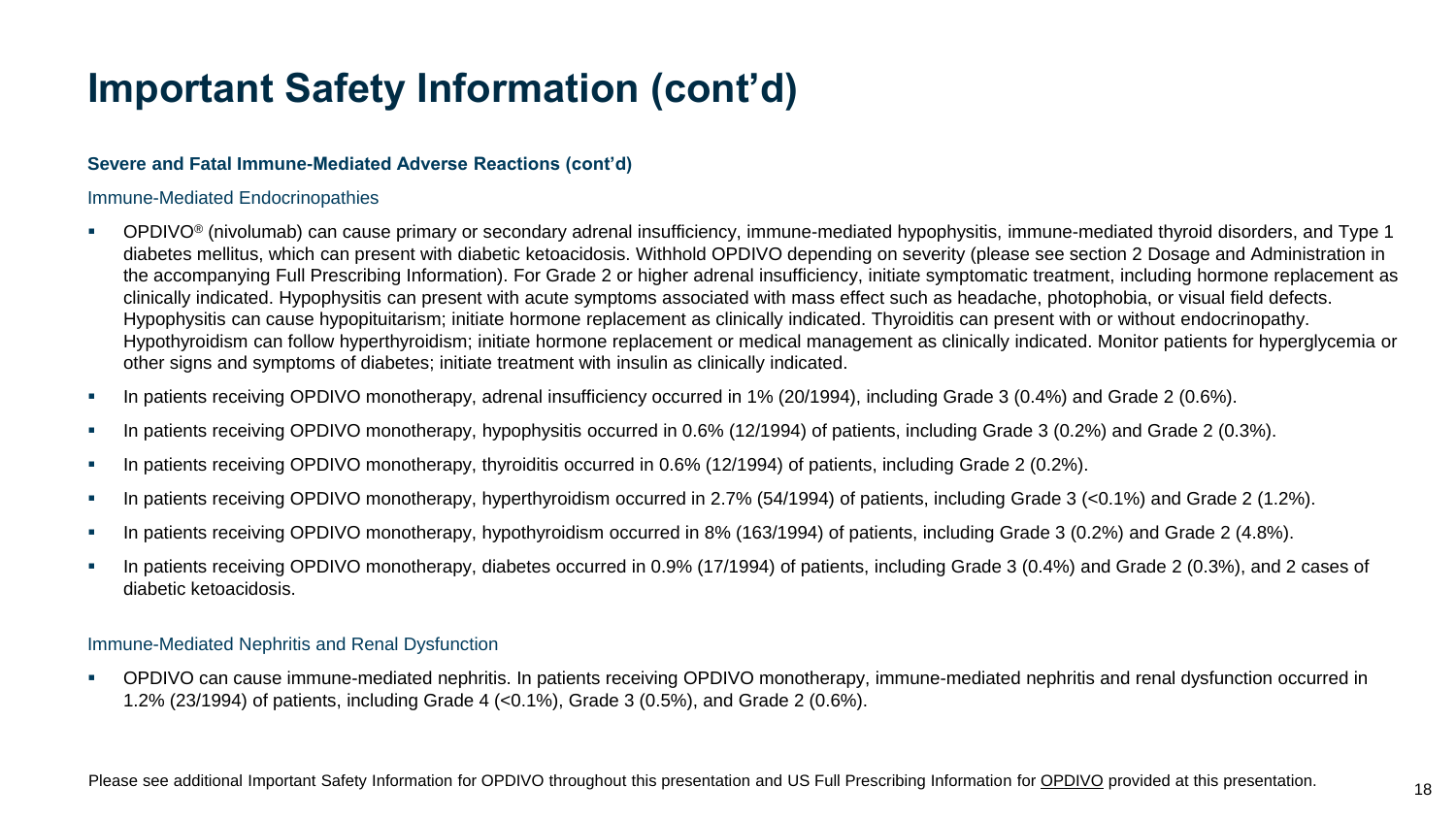#### **Severe and Fatal Immune-Mediated Adverse Reactions (cont'd)**

#### Immune-Mediated Dermatologic Adverse Reactions

- OPDIVO® (nivolumab) can cause immune-mediated rash or dermatitis. Exfoliative dermatitis, including Stevens-Johnson syndrome (SJS), toxic epidermal necrolysis (TEN), and drug rash with eosinophilia and systemic symptoms (DRESS) has occurred with PD-1/PD-L1 blocking antibodies. Topical emollients and/or topical corticosteroids may be adequate to treat mild to moderate nonexfoliative rashes.
- Withhold or permanently discontinue OPDIVO depending on severity (please see section 2 Dosage and Administration in the accompanying Full Prescribing Information).
- In patients receiving OPDIVO monotherapy, immune-mediated rash occurred in 9% (171/1994) of patients, including Grade 3 (1.1%) and Grade 2 (2.2%).

#### Other Immune-Mediated Adverse Reactions

- The following clinically significant immune-mediated adverse reactions occurred at an incidence of <1% (unless otherwise noted) in patients who received OPDIVO monotherapy or were reported with the use of other PD-1/PD-L1 blocking antibodies. Severe or fatal cases have been reported for some of these adverse reactions: *cardiac/vascular*: myocarditis, pericarditis, vasculitis; *nervous system*: meningitis, encephalitis, myelitis and demyelination, myasthenic syndrome/myasthenia gravis (including exacerbation), Guillain-Barré syndrome, nerve paresis, autoimmune neuropathy; *ocular*: uveitis, iritis, and other ocular inflammatory toxicities can occur; *gastrointestinal*: pancreatitis to include increases in serum amylase and lipase levels, gastritis, duodenitis; *musculoskeletal and connective tissue*: myositis/polymyositis, rhabdomyolysis, and associated sequelae including renal failure, arthritis, polymyalgia rheumatica; *endocrine*: hypoparathyroidism; *other (hematologic/immune)*: hemolytic anemia, aplastic anemia, hemophagocytic lymphohistiocytosis (HLH), systemic inflammatory response syndrome, histiocytic necrotizing lymphadenitis (Kikuchi lymphadenitis), sarcoidosis, immune thrombocytopenic purpura, solid organ transplant rejection.
- Some ocular IMAR cases can be associated with retinal detachment. Various grades of visual impairment, including blindness, can occur. If uveitis occurs in combination with other immune-mediated adverse reactions, consider a Vogt-Koyanagi-Harada–like syndrome, which has been observed in patients receiving OPDIVO, as this may require treatment with systemic corticosteroids to reduce the risk of permanent vision loss.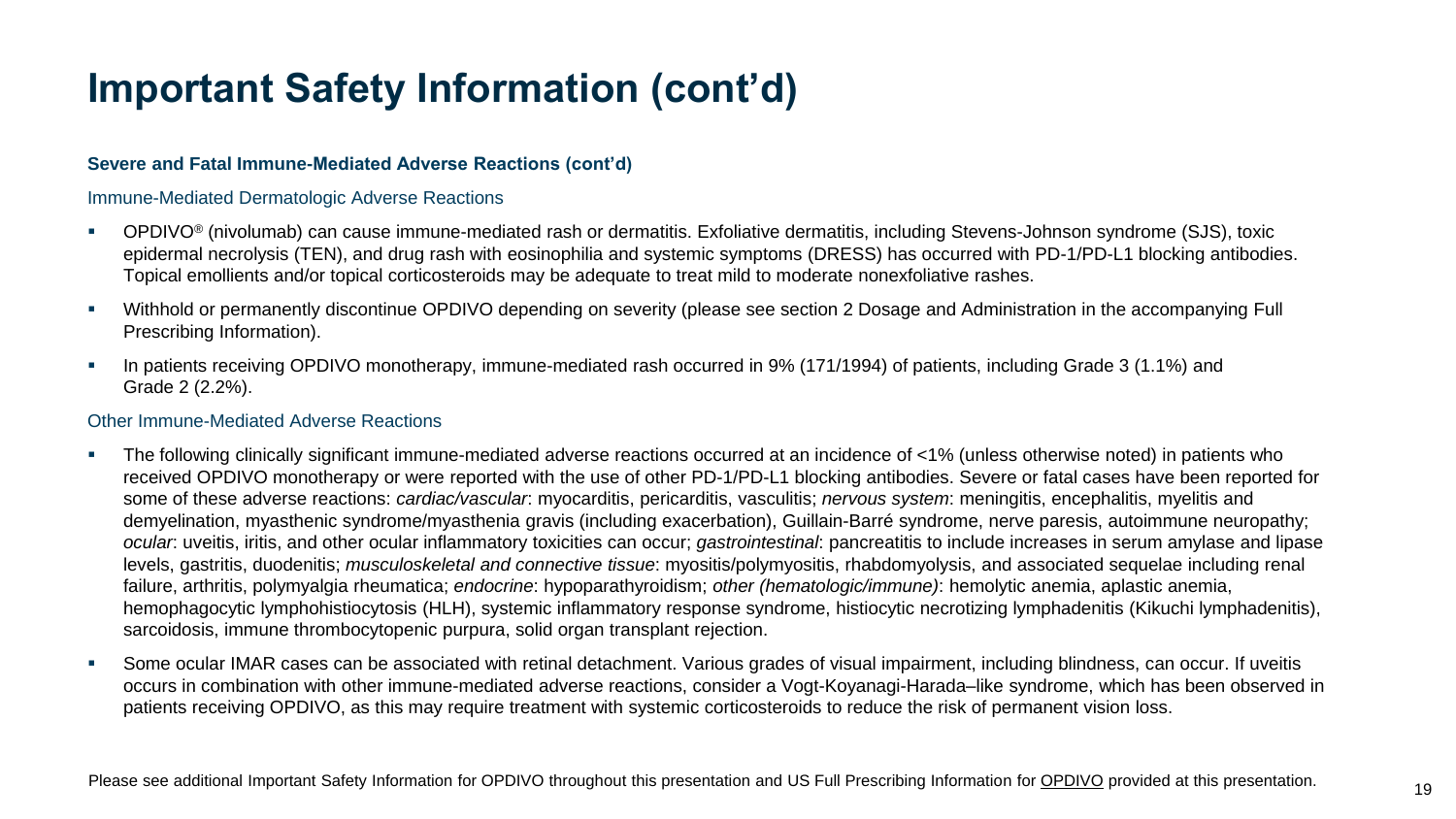#### **Infusion-Related Reactions**

▪ OPDIVO® (nivolumab) can cause severe infusion-related reactions. Discontinue OPDIVO in patients with severe (Grade 3) or life-threatening (Grade 4) infusion-related reactions. Interrupt or slow the rate of infusion in patients with mild (Grade 1) or moderate (Grade 2) infusion-related reactions. In patients receiving OPDIVO monotherapy as a 60-minute infusion, infusion-related reactions occurred in 6.4% (127/1994) of patients. In a separate trial in which patients received OPDIVO monotherapy as a 60-minute infusion or a 30-minute infusion, infusion-related reactions occurred in 2.2% (8/368) and 2.7% (10/369) of patients, respectively. Additionally, 0.5% (2/368) and 1.4% (5/369) of patients, respectively, experienced adverse reactions within 48 hours of infusion that led to dose delay, permanent discontinuation or withholding of OPDIVO.

#### **Complications of Allogeneic Hematopoietic Stem Cell Transplantation**

- Fatal and other serious complications can occur in patients who receive allogeneic hematopoietic stem cell transplantation (HSCT) before or after being treated with OPDIVO. Transplant-related complications include hyperacute graft-versus-host-disease (GVHD), acute GVHD, chronic GVHD, hepatic veno-occlusive disease (VOD) after reduced intensity conditioning, and steroid-requiring febrile syndrome (without an identified infectious cause). These complications may occur despite intervening therapy between OPDIVO and allogeneic HSCT.
- Follow patients closely for evidence of transplant-related complications and intervene promptly. Consider the benefit versus risks of treatment with OPDIVO prior to or after an allogeneic HSCT.

#### **Embryo-Fetal Toxicity**

▪ Based on its mechanism of action and findings from animal studies, OPDIVO can cause fetal harm when administered to a pregnant woman. Advise pregnant women of the potential risk to a fetus. Advise females of reproductive potential to use effective contraception during treatment with OPDIVO and for at least 5 months after the last dose.